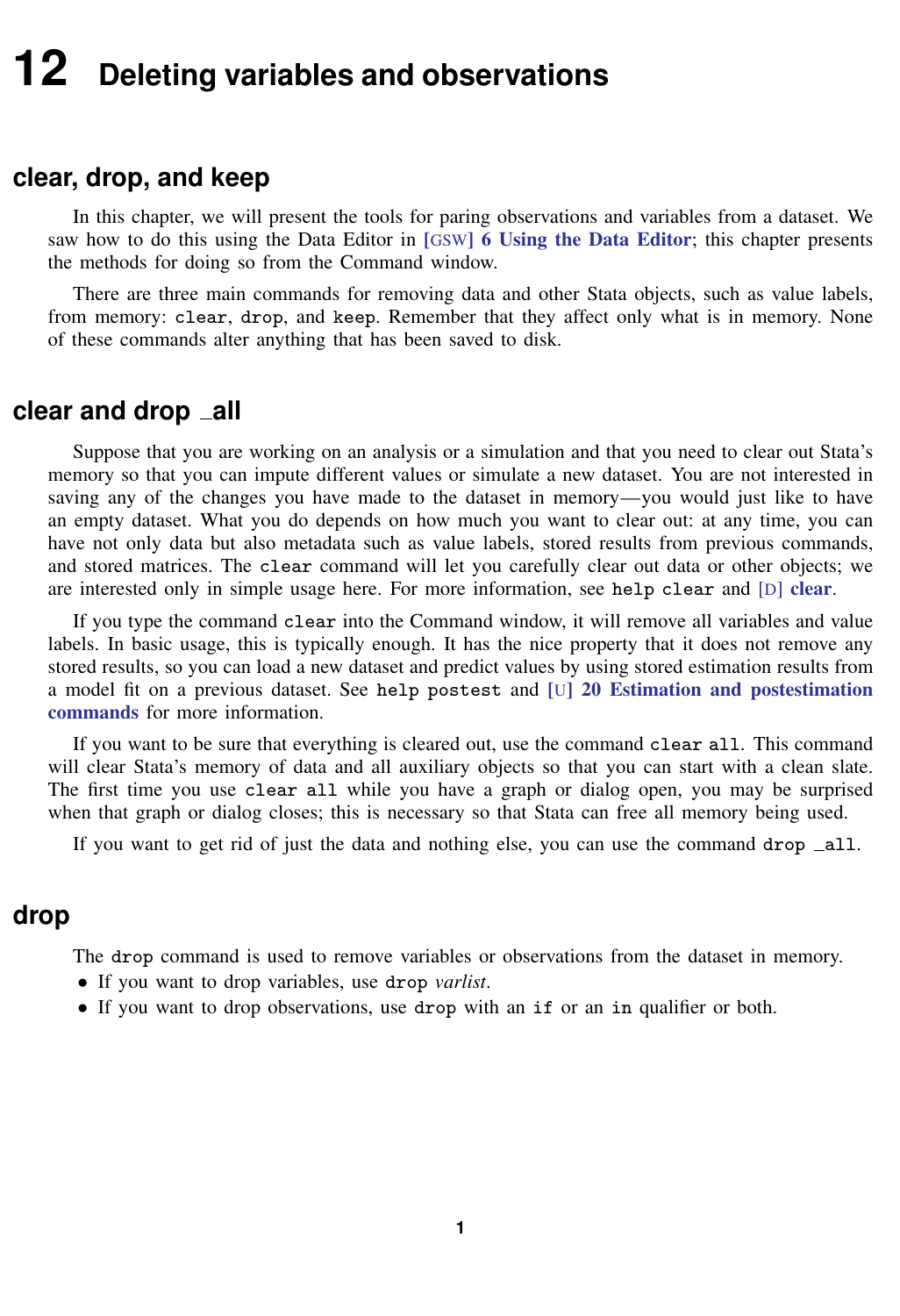We will use the afewcarslab dataset to illustrate drop:

```
\overline{\phantom{0}}. use afewcarslab
(A few 1978 cars)
. list
           make price mpg weight gear_r~o foreign
  1. VW Rabbit 4697 25 1930 3.78 Foreign
  2. Olds 98 8814 21 4060 2.41 Domestic
  3. Chev. Monza 3667 . 2750 2.73<br>4. 4099 22 2930 3.58
  4. 4099 22 2930 3.58 Domestic<br>5. Datsun. 510 5079 24 2280 3.54 Foreign
      Datsun 510
  6. Buick Regal 5189 20 3280 2.93 Domestic
      Datsun 810
. drop in 1/3
(3 observations deleted)
. list
           make price mpg weight gear_r~o foreign
  1. 4099 22 2930 3.58 Domestic
  2. Datsun 510 5079 24 2280 3.54 Foreign
  3. Buick Regal 5189 20 3280 2.93 Domestic
      Datsun 810 8129 .
. drop if mpg > 21
(3 observations deleted)
. list
           make price mpg weight gear_r~o foreign
  1. Buick Regal 5189 20 3280 2.93 Domestic
. drop gear_ratio
. list
           make price mpg weight foreign
  1. Buick Regal 5189 20 3280 Domestic
. drop m*
. list
      price weight foreign
  1. 5189 3280 Domestic
✖ ✕
```
These changes are only to the data in memory. If you want to make the changes permanent, you need to save the dataset.